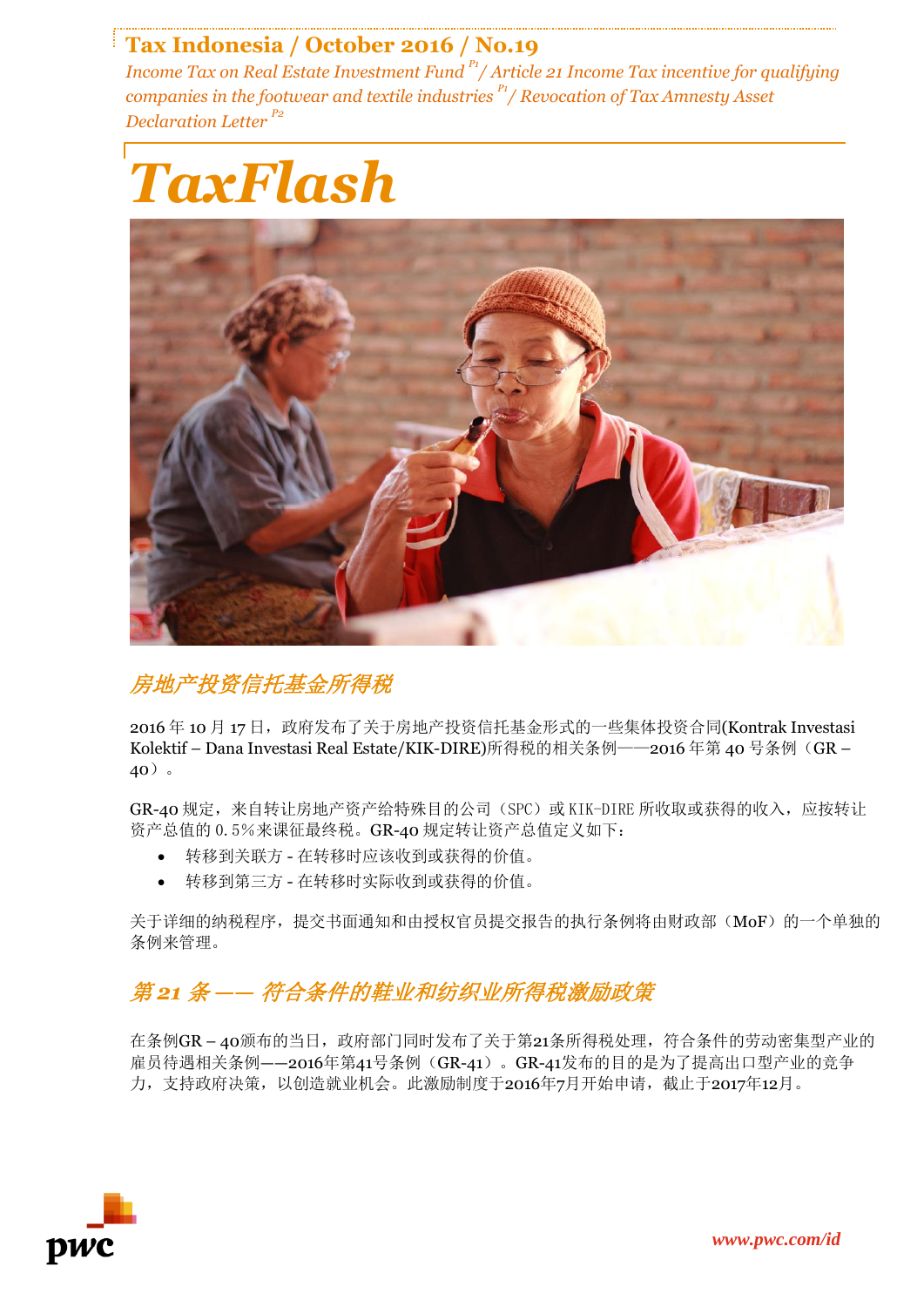GR-41为符合条件的劳动行业公司提供所得税激励/减免政策,以第21条特别最终税的形式对估计应税收入不超过每年 5,000万印尼盾的雇员,该所得税税率为2.5%。如果实际应纳税的年收入超过5,000万印尼盾,那么直到该年12月 份,超额部分将征收15%的最终所得税。

符合条件的雇员由雇主于2016年7月至2017年1月期间提交的第21条月度所得税申报表中附带的雇员名单来确定。

符合条件的纳税人是指:

- 鞋类和/或纺织及纺织品产业的纳税公司;
- 至少雇佣2,000名雇员;
- 承担其雇员第21条所得税;
- 上年销量的至少50%作为出口;
- 拥有"集体劳动合同";
- 已向劳工社会保险的社保局(BPJS Ketenagakerjaan)和医疗保险的社保局(BPJS Kesehatan)注册其雇员;
- 目前没有享受所得税津贴或者所得税减免政策。

关于第21条激励措施的报告程序和计算方法的细则将由财政部法规来规定。

# 税务特赦资产申报单的撤销

2015年10月21日,税务总局(DGT)颁布了关于撤销"税务特赦资产申报单"(Purat Pernyataan Harta untuk Pengampunan Pajak / SPHPP)程序的条例: PER-21 / PJ / 2016 (PER-21)。

PER-21基于财政部条例第141 / PMK.03 / 2016号条例(税务特赦法第11/2016号的执行条例), 是一条被用作撤销 SPHPP的具体规定的实施条例。

PER-21规定,符合以下条件的某些纳税人可以撤销他们提交的SPHPP:

- 其收入在收入无需纳税的门槛以下;和/或
- 他们的额外资产仅来源于继承或者不受税务特赦影响的捐赠。

另外,已经提交的 SPHPP 将不会退还给纳税人,这些 SPHPP 中申报的资料将被使用于 DGT 的数据库。